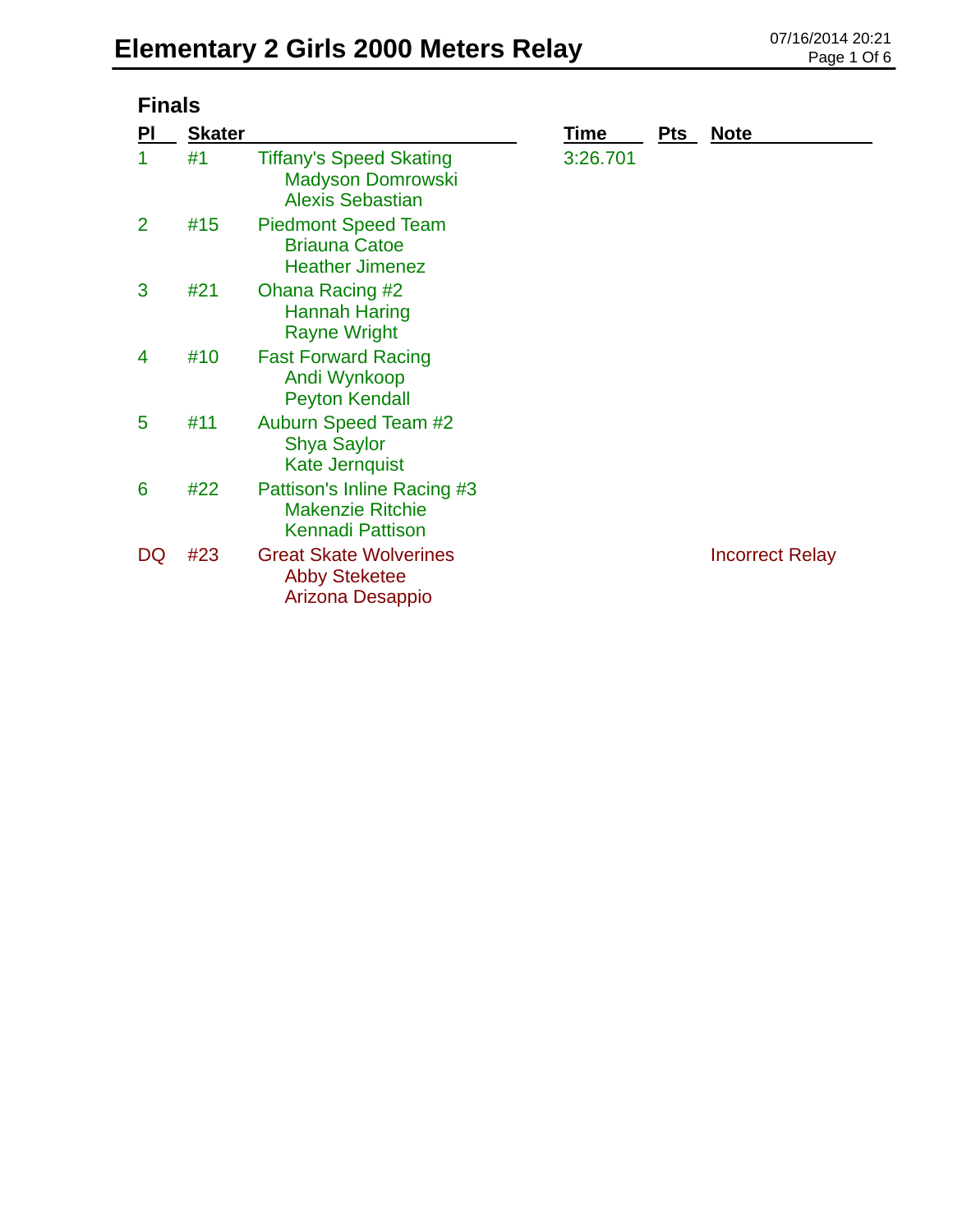### Elementary 2 Girls 2000 Meters Relay **DELEMENT AND Rage 2 Of 6**

| Heat #1        |               |                                                                                |          |            |                |  |
|----------------|---------------|--------------------------------------------------------------------------------|----------|------------|----------------|--|
| PI             | <b>Skater</b> |                                                                                | Time     | <b>Pts</b> | <b>Note</b>    |  |
| $\mathbf{1}$   | #1            | <b>Tiffany's Speed Skating</b><br>Madyson Domrowski<br><b>Alexis Sebastian</b> | 3:30.538 |            | A <sub>1</sub> |  |
| $\overline{2}$ | #8            | <b>Roller King Speed</b><br><b>Ahmari Wallace</b><br><b>Brianna Hampton</b>    |          |            | G <sub>1</sub> |  |
| 3              | #5            | <b>Chicagoland Racing</b><br><b>Kayla Duque</b><br><b>Caitlin Smith</b>        |          |            |                |  |
| 4              | #4            | Pattison's Team Extreme #4<br><b>Chase Anderson</b><br><b>Sidra Reich</b>      |          |            | A <sub>4</sub> |  |
| 5              | #25           | <b>Texas Speed Club #3</b><br><b>Alexis Dodson</b><br><b>Morgan McKim</b>      |          |            | D <sub>3</sub> |  |
| <del>SC</del>  | #5            | <b>Texas Speed Club</b><br><b>Kylie Bryan</b><br>Eshita Sangani                |          |            | ₽4             |  |
| SG             |               | Team Fusion #3<br>McKenna Smallwood<br><b>Ashley Jacobs</b>                    |          |            | HЗ             |  |
| <del>SG.</del> |               | <del>Great Skate Wolverines #2</del><br><b>Danica Swetz</b><br>Alexandra Noel  |          |            | <b>F2</b>      |  |
|                |               | <b>DISC Racing #4</b><br><b>Presley Sutton</b><br>Gabriella Alcantar           |          |            | <u>D4</u>      |  |
|                |               | ST-Speed #2<br><b>Tristyn Rector</b><br>Rebecca Lehman                         |          |            | 62             |  |
|                |               | Frenchtown Speed Team #3<br><b>Francesca Morella</b><br>Jordan Schneider       |          |            | ₽£             |  |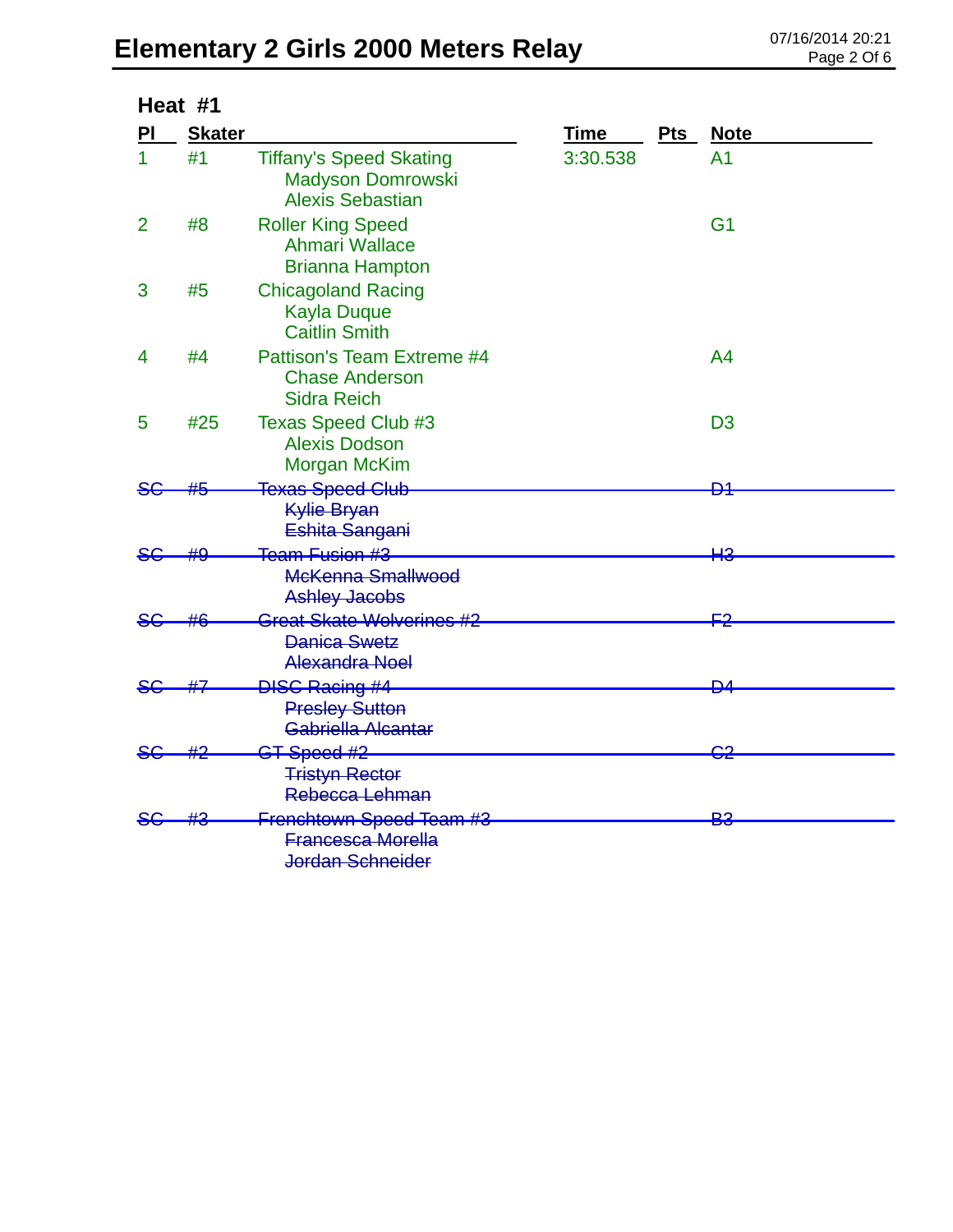# Elementary 2 Girls 2000 Meters Relay 07/16/2014 20:21

| Heat #2        |               |                                                                              |          |       |                |
|----------------|---------------|------------------------------------------------------------------------------|----------|-------|----------------|
| PI             | <b>Skater</b> |                                                                              | Time     | $Pts$ | <b>Note</b>    |
| 1              | #15           | <b>Piedmont Speed Team</b><br><b>Briauna Catoe</b><br><b>Heather Jimenez</b> | 3:34.844 |       | H1             |
| $\overline{2}$ | #10           | <b>Fast Forward Racing</b><br>Andi Wynkoop<br><b>Peyton Kendall</b>          |          |       | <b>B1</b>      |
| 3              | #11           | <b>Auburn Speed Team #2</b><br><b>Shya Saylor</b><br><b>Kate Jernquist</b>   |          |       | A2             |
| 4              | #14           | <b>Texas Speed Club #2</b><br><b>Angelina Sanchez</b><br><b>Carlee Abney</b> |          |       | D <sub>2</sub> |
| 5              | #13           | <b>Team United</b><br><b>Delilah Sherbin</b><br><b>Navah Saiz</b>            |          |       | E1             |
| 6              | #12           | Ohana Racing #4<br><b>Emma Beckett</b><br><b>Paiten Oraschin</b>             |          |       | <b>B4</b>      |
|                |               | <del>Team Fusion #4</del><br><b>Faith Hall</b><br>Chera Owens                |          |       | ப              |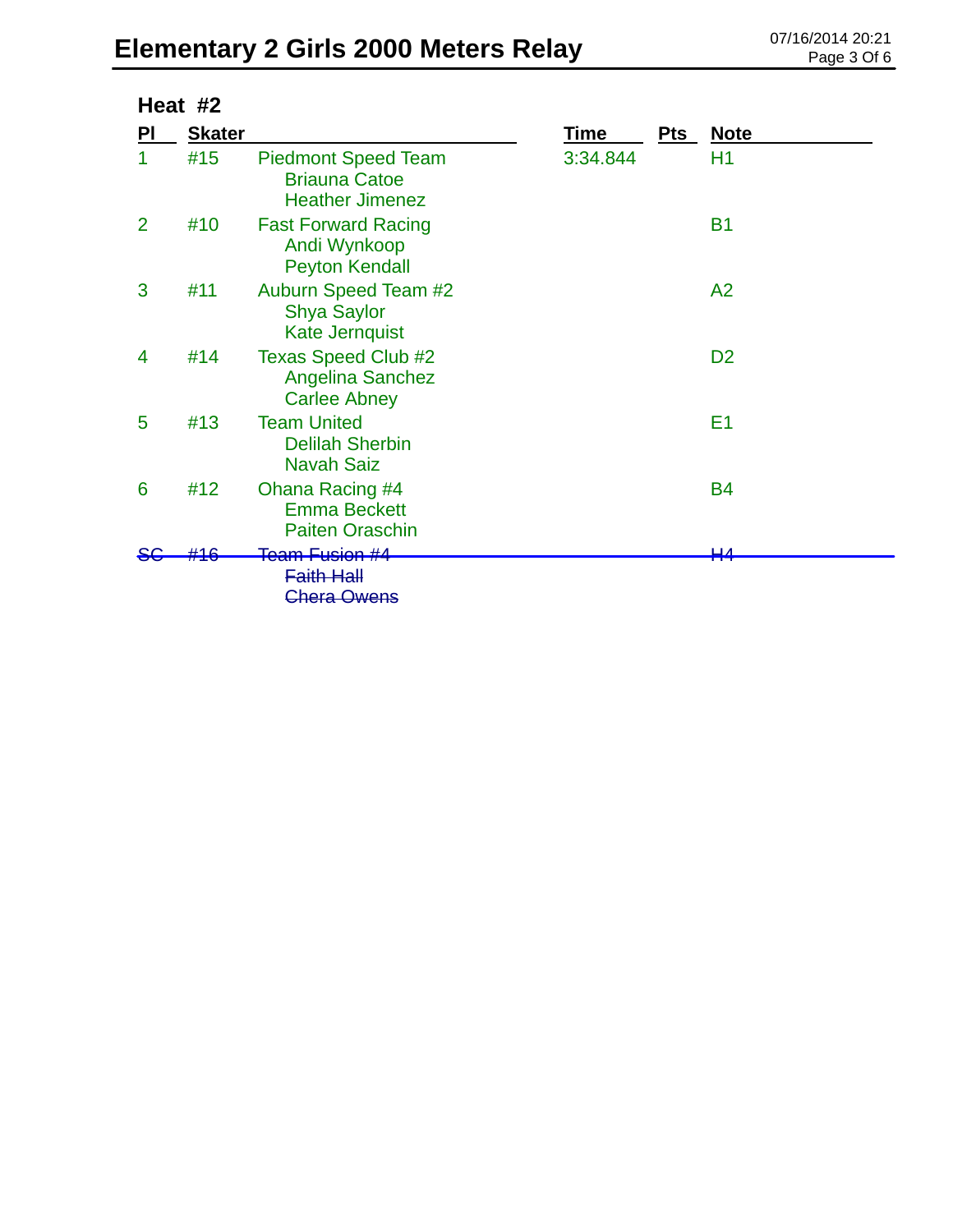# Elementary 2 Girls 2000 Meters Relay 07/16/2014 20:21

| Heat #3        |               |                                                                                   |             |            |                |  |  |
|----------------|---------------|-----------------------------------------------------------------------------------|-------------|------------|----------------|--|--|
| PI             | <b>Skater</b> |                                                                                   | <b>Time</b> | <b>Pts</b> | <u>Note</u>    |  |  |
| 1              | #21           | Ohana Racing #2<br>Hannah Haring<br><b>Rayne Wright</b>                           | 3:38.947    |            | <b>B2</b>      |  |  |
| $\overline{2}$ | #22           | Pattison's Inline Racing #3<br><b>Makenzie Ritchie</b><br><b>Kennadi Pattison</b> |             |            | A <sub>3</sub> |  |  |
| 3              | #23           | <b>Great Skate Wolverines</b><br><b>Abby Steketee</b><br>Arizona Desappio         |             |            | F <sub>1</sub> |  |  |
| 4              | #20           | <b>Southern Speed</b><br><b>Jayden Watts</b><br><b>Omanie Miles</b>               |             |            | C <sub>1</sub> |  |  |
| 5              | #24           | Peak Racing #2<br><b>Sile Thurlby</b><br><b>Shawnee Phillips</b>                  |             |            | E <sub>2</sub> |  |  |
| 6              | #26           | Piedmont Speed Team #2<br><b>Ashlyn Trim</b><br>Jessica Burger                    |             |            | H <sub>2</sub> |  |  |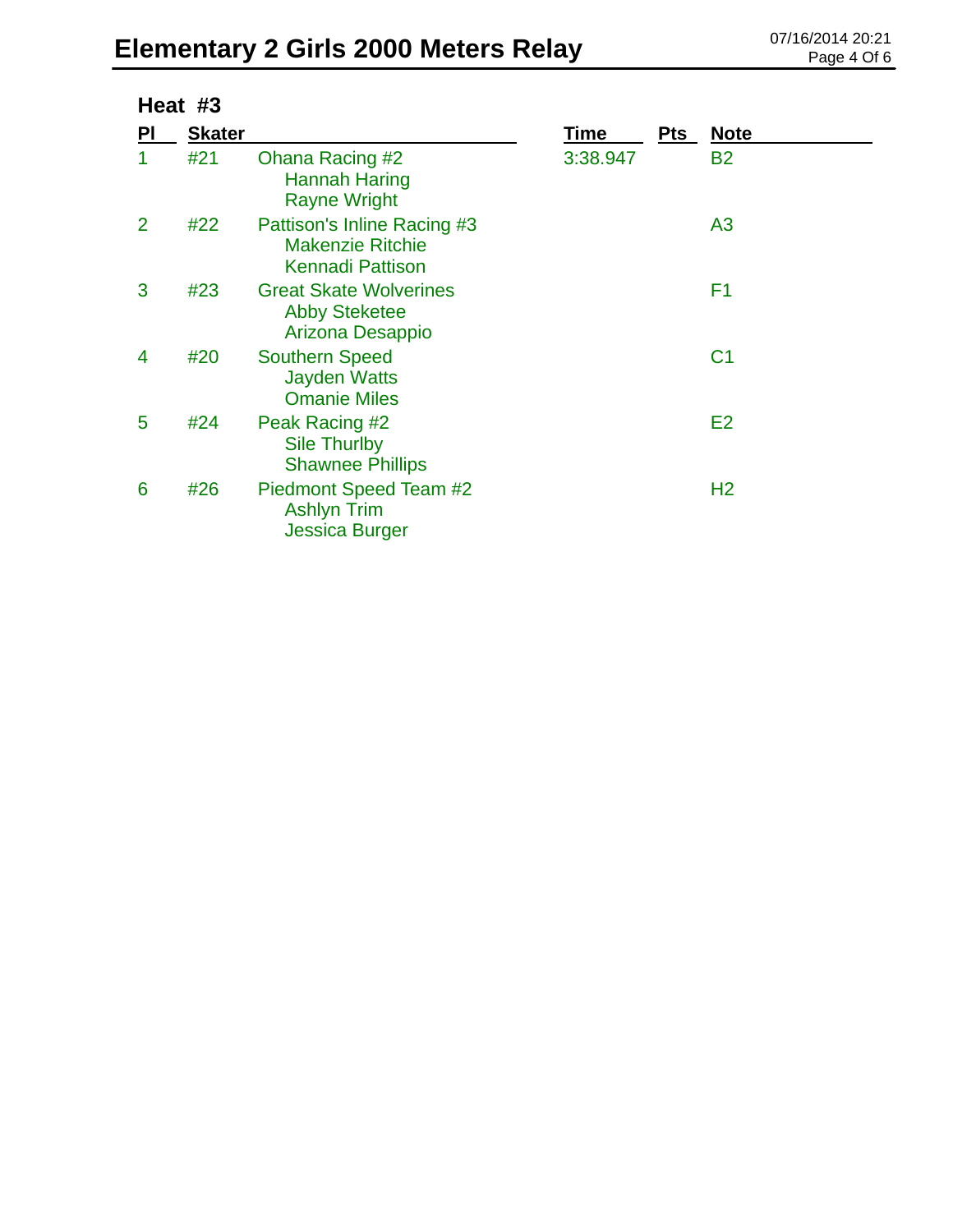#### **Semifinals #1**

| PI | <b>Skater</b> |                                                                                       | Time     | <b>Pts</b> | <b>Note</b> |
|----|---------------|---------------------------------------------------------------------------------------|----------|------------|-------------|
|    | #1            | <b>Tiffany's Speed Skating</b><br><b>Madyson Domrowski</b><br><b>Alexis Sebastian</b> | 3:30.915 |            |             |
| 2  | #10           | <b>Fast Forward Racing</b><br>Andi Wynkoop<br><b>Peyton Kendall</b>                   |          |            |             |
| 3  | #11           | <b>Auburn Speed Team #2</b><br><b>Shya Saylor</b><br><b>Kate Jernquist</b>            |          |            |             |
| 4  | #8            | <b>Roller King Speed</b><br>Ahmari Wallace<br><b>Brianna Hampton</b>                  |          |            |             |
| 5  | #5            | <b>Chicagoland Racing</b><br><b>Kayla Duque</b><br><b>Caitlin Smith</b>               |          |            |             |
| 6  | #4            | Pattison's Team Extreme #4<br><b>Chase Anderson</b><br><b>Sidra Reich</b>             |          |            |             |